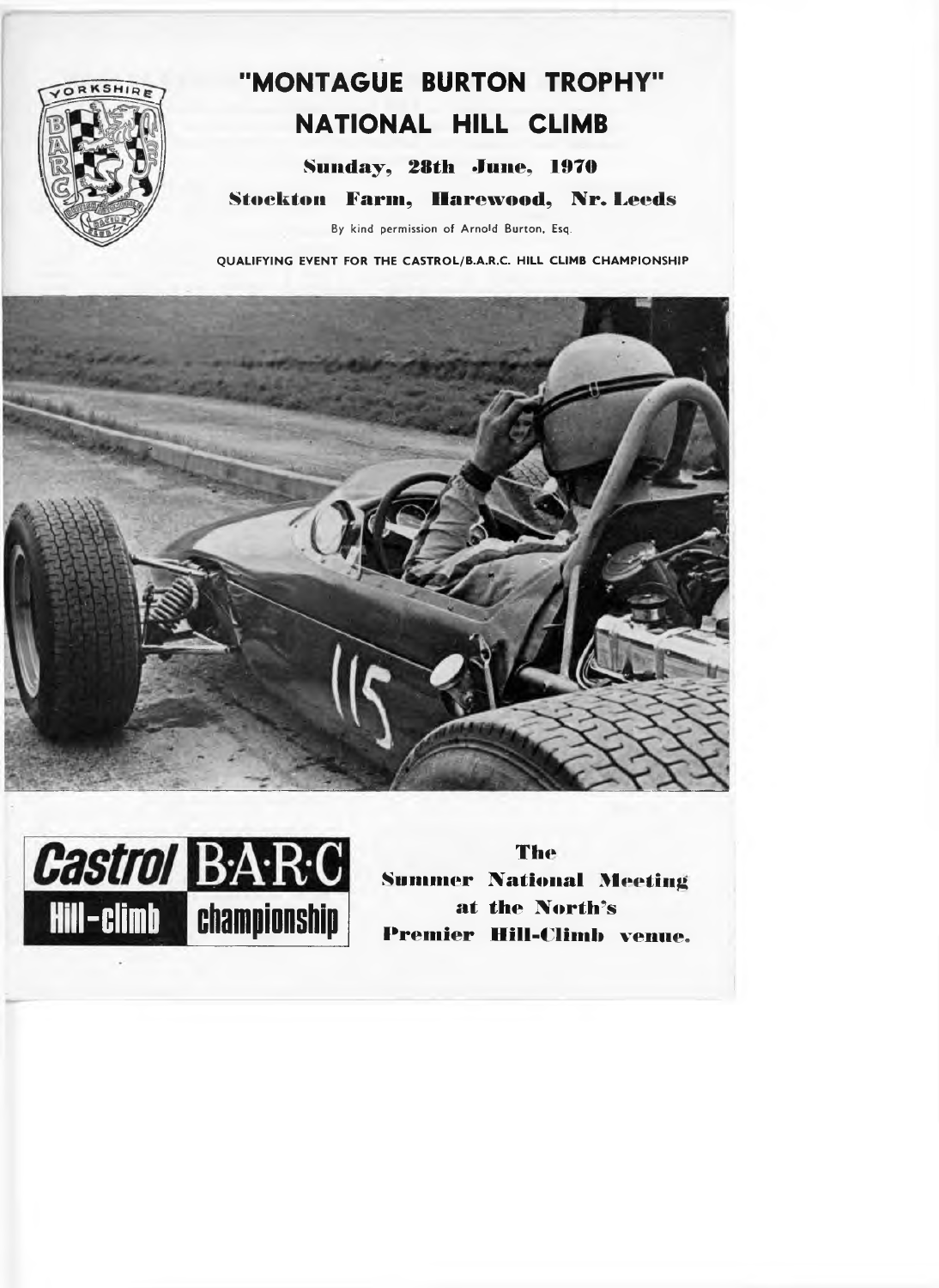## **ADDITIONAL SUPPLEMENTARY REGULATIONS**

To be read in conjunction with the R.A.C. Standing Supplementary Regulations (1970 Edition) **contained within the "R.A.C. Motor Sport Year Book" (8/6 post free) and the "R.A.C. General Competition Rules" (8/6d. post free) both obtainable from the Royal Automobile Club, Motor Sports Division, 31, Belgrave Square, London S.W.1.**

#### **1. ANNOUNCEMENT**

The British Automobile Racing Club Ltd. (Yorkshire) will promote their Harewood National Hill Climb on Sunday, 28th June, 1970, incorporating the Seventh Round of the Castrol/B.A.R.C. Hill Climb Championship.

#### **2. STATUS**

The meeting will be governed by the General Competition Rules and Standing Supplementary Regulations of the R.A.C. incorporating the provisions of<br>the International Sporting Code of the F.I.A., these<br>A.S.R's, the leaflet "Speed Event Classes — 1970"<br>(Published by the B.A.R.C.) and any written instructions the promoting Club may issue for the event.

#### **3. PERMIT**

R.A.C. National British Permit RS/6270 has been issued.

#### **4. PERSONS ELIGIBLE**

The Harewood National Hill Climb will be open to all persons possessing a current International or National "Speed" Competition Licence issued by the R.A.C. Motor Sport Division, 31 Belgrave Square, London S.W.).

Competition Licences will be examined at Scrutineering.

#### 5. PROGRAMME

Scrutineering starts at 11-00 a.m. on Saturday 27th June, 1970 and at 10-00 a.m. on Sunday, 28th June, 1970. Practising will commence at 12 noon on Saturday and at 10-15 a.m. on Sunday whilst the Timed Runs will commence at 12-30 on Sunday, 28th June.

#### **6**. **VEHICLES ELIGIBLE**

All vehicles must comply with the R.A.C. Tyre and Vehicle Regulations. Go karts are not eligible to compete at this event.

7. **COURSE**<br>The Course is located at Stockton Farm, Harewood, The Course is located at Stockton Farm, Harewood, Nr. Leeds, the entrance gate being approx. 1 mile east of Harewood village on A.659 O.S. 1" Sheet 96. 337451. The course is 1,090 yards in length, rises 250 feet, varies between 12 and 18 feet in width, has three left hand corners and four right hand corners, the surface is smooth tarmac and concrete. R.A.C. Track Licence No. 70.

#### **8. CLASSES**

Vehicles will be divided into the following Categories and Classes as laid down in the leaflet "Speed Event Classes - 1970" published by the B.A.R.C. A copy of this leaflet is sent out with each copy of these A.S.R's, further copies may be obtained from the Secretary of the Meeting.

#### **Touring Cars**

- Class 1. Touring Cars up to 1,300 c.c. Class 2. Touring Cars 1,301 c.c. and over.
- 
- Class 3. Touring Cars Special Series.
- Class 4. Special Saloon Cars up to 1,000 c.c. Class 5. Special Saloon Cars 1,001 c.c. and over.
- 

#### **"Marque" Sports Cars**

- Class 6. "Marque" Sports Cars up to 1,300 c.c.
	-
- Class 7. "Marque" Sports Cars 1,301 to 2,600 c.c. Class 8. "Marque" Sports Cars 2,601 c.c. and over. Class 9. — Modified Sports Cars up to 1,300 c.c.
- Class 10. Modified Sports Cars 1,301 c.c. and over.

#### **Grand Touring Cars**

Class 11. — Grand Touring Cars up to 1,300 c.c. Class 12. — Grand Touring Cars, 1,301 c.c. and over.

### **Sports/Racing Cars**

- 
- Class 13. Clubmans' Sports Cars up to 1,600 c.c. Class 14. Sports/Racing Cars up to 1,600 c.c. Class 15. Sports/Racing Cars 1,601 c.c. and over.

#### **Racing Cars**

- 
- Class 16. Racing Cars up to 1,100 c.c.<br>Class 17. Racing Cars 1,101 to 1,600 c.c.<br>Class 18 Racing Cars 1,601 c.c. and over.
- 

#### **9. A W A R D S**

The following five awards will be preesnted at the end of the season based upon times established at meetings on 19th April, 17th May, 28th June, 26th July and 13th September.

For the fastest time of the season -

- "The Yorkshire Post Trophy" and Replica. For the fastest time of the season by a member of the B.A.R.C. resident in Yorkshire —
- "The Jack Farrar Trophy" and Replica. For the fastest time of the season by a "Marque"
- Sports Car running in Classes 6 to 8 inclusive "The Appleyard Group Trophy" and Replica.
- For the fastest time of the season by a Touring Car running in Classes 1 to 3 inclusive -"The Wallace Arnold Trophy" and Replica
- For the greatest improvement on class records which are standing before the 19th April meeting in the Touring Car Classes 1 to 5 inclusive —
	- The "Total Trophy" and Replica.

#### **The awards presented for this meeting will be**

| For the fastest time of the day —    |  |
|--------------------------------------|--|
| The "Montague Burton" Trophy and £60 |  |
|                                      |  |
|                                      |  |
|                                      |  |
|                                      |  |
|                                      |  |
| (Subject to 7 entries in class)      |  |
|                                      |  |

For the third fastest time in each class ...... £1-10-0 (Subject to 12 entries in class)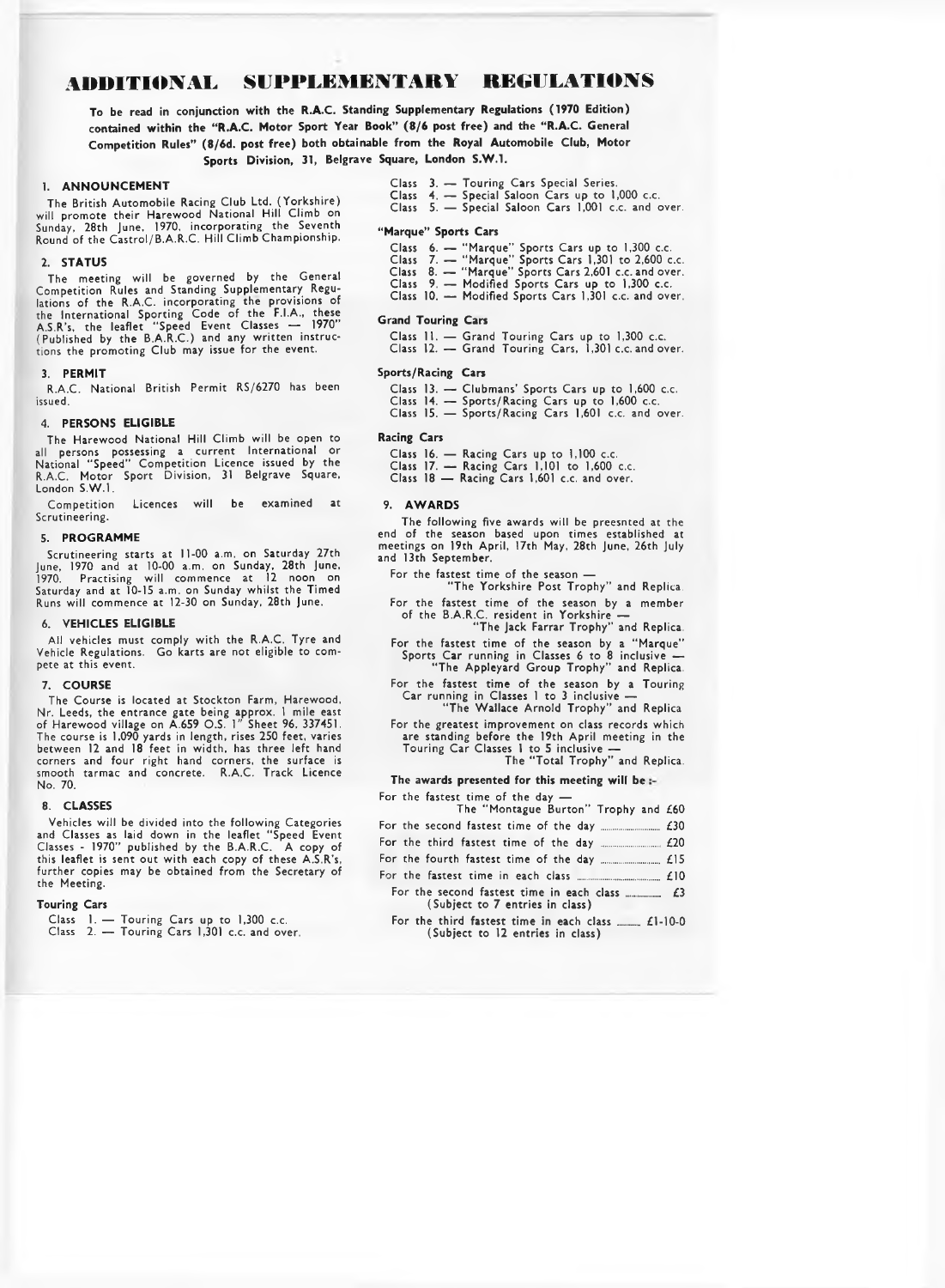For the best performance of a Lady Competitor  $-$ <br>Ladies Award  $\frac{1}{\sqrt{2}}$  Value £3 Ladies Award ................................ Value £3 (decided upon a percentage basis of Class f.t.d. and

subject to three lady entrants or being in fastest  $20\%$  in class). Where a Class is run without merging with four or

less entries the First Class Award will be reduced to £3.

In the event of any new class records being set up during the meeting a special "Harewood Class Record' plaque will be awarded to those competitors holding the new records at the conclusion of the meeting.

Additional awards may be offered for this meeting Full details of any such awards will be given in the final instructions.

No entrant may win more than one cash award with one car. Competitors winning the four premier awards will receive these in place of their class awards and the runners-up in these classes will receive the awards appropriate to their actual placings in the class.

Cash awards will be distributed by post within fourteen days of the results becoming final. Any winner may opt to receive a souvenir award in lieu of his cash award so long as this is done on the entry form or when results are announced at the conclusion of the meeting.

The "Montague Burton Trophy" is tenable for a period of 11 months and must then be returned to the club on demand.

#### **10. ENTRIES**

The maximum number of entries to be accepted will be 135. The entry list will be open on Monday, 18th May and entries received before this date will not normally be acknowledged until entries open. The list will close on Wednesday, 17th June, 1970. Notices of acceptance will be sent out by Saturday, 20th June, 1970.

The entry fee will be £4-0-0 per car and entries should be sent to the Secretary of the Meeting, Miss L. A. Thornton, B.A.R.C. Yorkshire Office, 6 Sidney Street, Vicar Lane, Leeds, LS2 7JB. Tel. Leeds (0532) — 38972 (Day) or 630944 (Evening). Proof of posting will not be accepted as proof of making an entry.

The organisers are anxious to accept all possible entries, within the limits of time available for the meeting, but they reserve the right to limit the entries in any class and to accept or refuse any entries at their discretion and without stating any reason.

Where a class is over-subscribed, in making their selection they will have regard to making the entry as representative as possible but will also consider the known, or potential, performance of the driver or car. Preference will be given in cases where such anticipated performance indicates a climb of not longer than the average expected for the class.

Any cars substituted under S.S.R. P.22 after Wednesday, 17th June must be eligible for the same class as the original entry.

Entry fees will not be returned to entrants who nonstart or notify withdrawal after Monday, 22nd June, 1970.

#### **11. OFFICIALS**

R.A.C. Steward : To be appointed. Club Stewards : E. D. Clark, H. C. Mason, J. D. Stuart. Clerk of the Course : M. S. Wilson. Deputy Clerk of the Course ; J. M. Holroyd.

Chief Marshals : J. English, B. W. Moss.

Chief Observer : A. J. Hodgetts.

Chief M.O.: Dr. P. M. Smith-Moorhouse.

R.A.C. Scrutineers : S. H. Hanson, E. S. Smith,

P. W , Watson, I . M. W ood. R.A.C. **Timekeepers: Mr. & Mri. H, G. A. Mkuldin.**

#### **12. RESULTS**

Provisional results will be issued to all competitors on duplicated sheets from the Control Bus approximately 10 minutes after the final competitor has made his last run. Any protests must be made within 30 minutes of the handing out of the first sheet of results. If no protests are received during this time the results will become final.

#### **13. SCRUTINEERING AND PRACTICE**

Scrutineering will be from 11-00 a.m. to 4 p.m. on Saturday, 27th June and practice will be from 112 noon until approx. 5-30 p.m. There will be no general practice on Sunday, 28th June but a limited number of competitors who have prior permission in writing from the Secretary of the Meeting will be allowed to practice between 9-45 a.m. and 11-30 a.m. Scrutineering on Sunday, 28th June will be from 9-30 a.m. until 11-00 a.m. for these competitors. This Sunday period is intended to cater for entrants who have genuine business reasons making it impossible for them to practice on the Saturday or for competitors who have mechanical breakdowns during the Saturday practice. Permission will only be granted in a strictly limited number of cases. In particular, entrants who have been accepted on their declaration of ability to practice on Saturday will have to show a very good cause indeed should they subsequently decide to apply for Sunday practice.

Three practice runs will be allowed to competitors who practice on Saturday, 27th June and who report before 1 p.m. All competitors reporting after this time, or who are allowed to practice on Sunday, 28th June will only be allowed two practice runs. Additional practice runs may be allowed on Saturday, 27th June if time permits. All competitors must travel slowly the length of the course under supervision before practice.

#### **14. PROCEDURE**

Cars will start singly. Timing will be electrical The course clear signal will be given by a Green Light when competitors will start in their own time. Times will be recorded from the front wheels breaking a light ray at the Start until a similar light ray is broken at the Finish.

Cars will be positioned for the start (0 cm. behind the actual starting light ray by **a** positioning apparatus. As they approach the line **a** Red light will be shown, as they take up their correct position, this light will change to Amber. If they continue to move forward the light becomes Red and Amber. W hen Amber alone is showing the car is positioned the correct F.I.A. distance from the start.

If at the commencement of a run the engine stalls and the rear wheels of the car do not cross the start line, this shall be deemed a false start and the com-<br>petitor will be allowed another attempt to start. If petitor will be allowed another attempt to start. however the car cannot immediately be re-started the run shall be considered failed and the car returned to the paddock.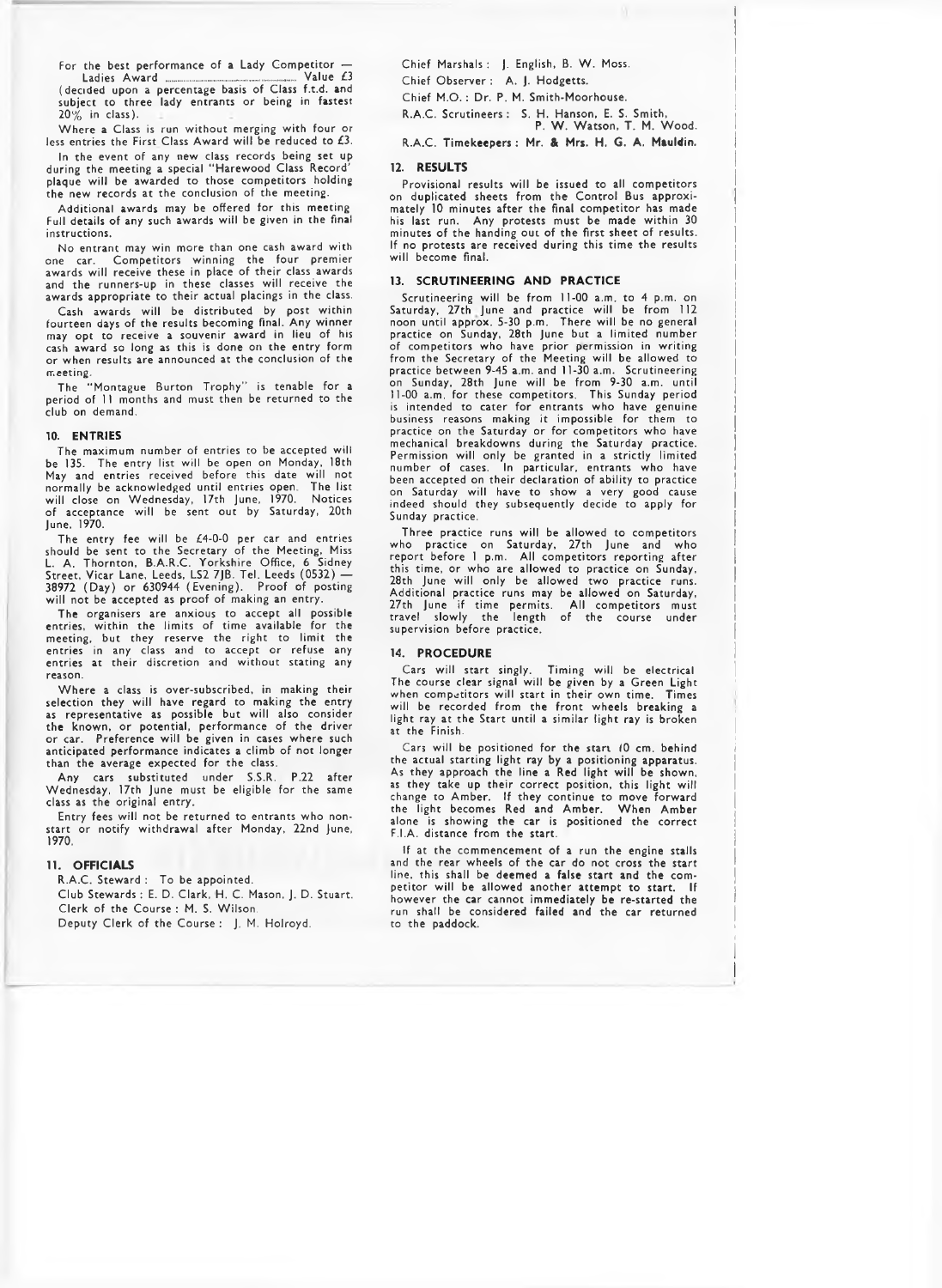The Finish Line will be marked by Banners on either side of the course.

For the purpose of S.S.R. R.31(a) the outer edge of the course at the finish line will be marked with a yellow line at the top of the concrete banking. A judge of fact will observe this line.

Two timed class runs will be allowed the fastest to count for the class awards. In the event of a tie the aggregate of the two runs will be invoked to determine placings.

Timed runs will be completed in the following order ;

First runs classes 1 to 18 in numerical order followed by Second runs in classes 1 to 5, 11 to 18 and 6 to 10 in numerical order. Finally the "Top Ten" and "Championship" runs (see para 15 below).

Competitors will be called forward from the Paddock in batches of approximately 20 at a time into the Assembly Area. W hen the course is clear the complete batch plus tender cars for the racing classes only will make their way down the course to the start. Any competitor who is not ready to start a run when called upon so to do will be deemed to have failed that run.

#### **15. "TOP TEN" RUN OFF**

At the conclusion of the normal class runs, the ten drivers who have recorded the ten fastest times, irrespective of class, will be grouped together to make a further two runs each. Running order in these "Top Ten" runs will be determined by times on the class

runs with the lowest competitor running first and the fastest last on each of the two runs.

In the event of one of the ten fastest entrants being unable to start in the "Top Ten" run-off, his place will be taken by the next fastest entrant so that ten competitors actually start the "Top Ten" Runs.

Times recorded in the "Top Ten" runs will count towards the four f.t.d. awards and course and class<br>records. They will NOT alter the placings for class awards.

#### 16. CASTROL/B.A.R.C. HILL CLIMB CHAMPIONSHIP

This meeting will include the Seventh round of the 1970 "Castrol/B.A.R.C. Hill Climb Championship" and Drivers who have entered that Championship will score marks based upon their times in the two class runs.

At the conclusion of the Class runs and before each<br>of the "Top Ten" Runs the ten competitors who have of the "Top Ten" Runs the ten competitors who have scored the most Championship Points during the Class Runs will make two extra "Championship Runs" as hans with make the extra emaniphonomic realistics.

Any of these ten competitors who have qualified for<br>the "Top Ten" run-off as well as the "Castrol/B.A.R.C."<br>Championship runs will make only the "Top Ten" runs<br>and their times in these will count for both "Top Ten" placings and Championship points.

Times recorded in the Championship runs will count towards the four f.t.d. awards and course and class records. They will NOT alter the placings for class awards.



Printed by F. Youngman Ltd.. Stafford Street. Leeds 10. Tel. 7-7264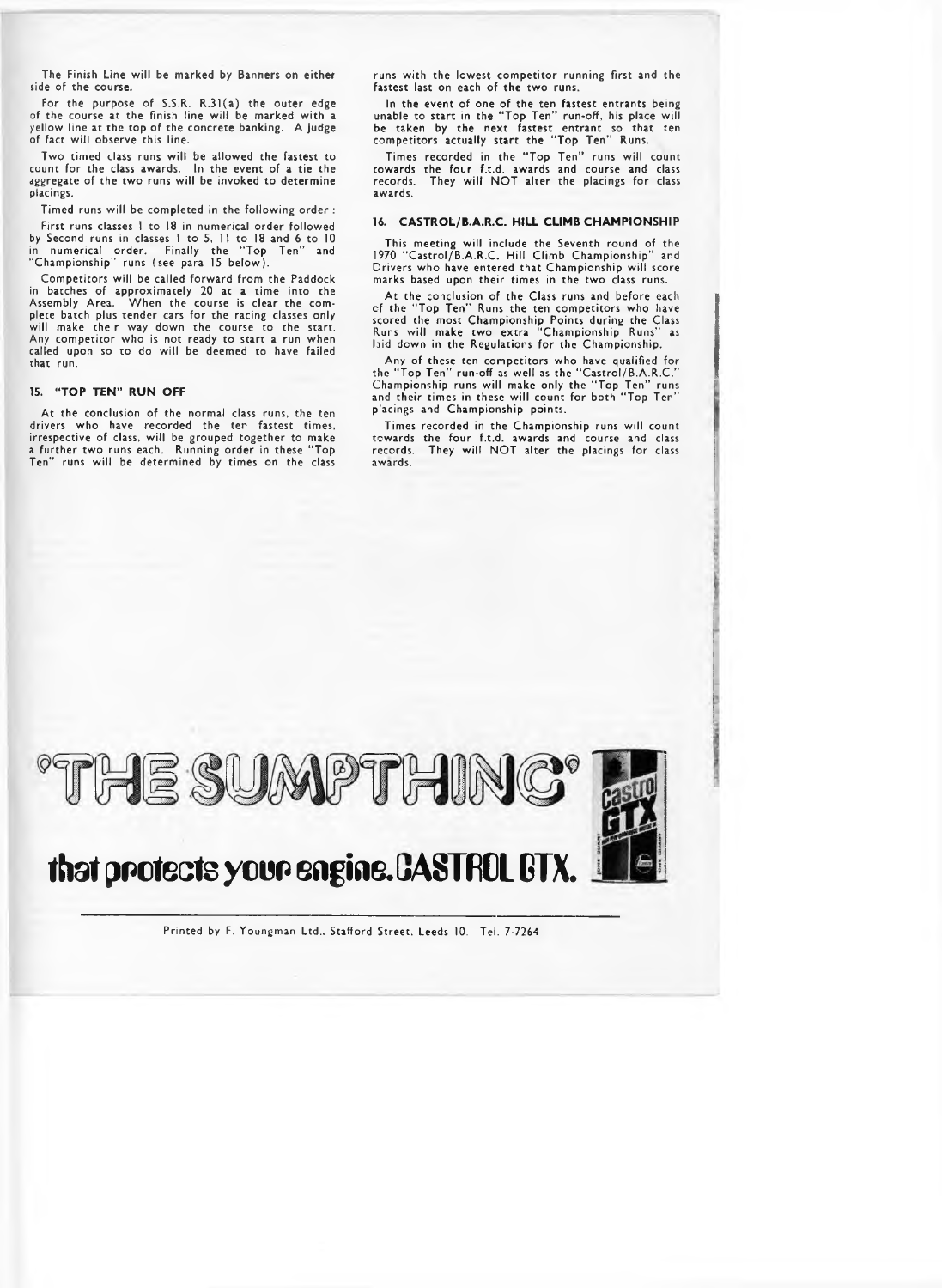**BRITISH AUTOMOBILE RACING CLUB LTD. (YORKSHIRE) CENTRE** 

## **MONTAGUE BURTON TROPHY HILL CLIMB Sunday , 28th June, 1970** *EXTRY FORM*

PLEASE USE A SEPARATE FORM FOR EACH CAR. INCOMPLETE ENTRY FORMS CANNOT BE ACCEPTED.

This form to be completed, signed and sent (together with the appropriate entry fees) to the Secretary<br>of the Meeting — Miss L. A. Thornton, B.A.R.C. Yorkshire Office, 6 Sidney Street, Vicar Lane, Leeds LS2 7JB.<br>.Tel. Leed

#### **GENERAL DECLARATION TO BE COMPLETED BY ALL ENTRANTS & DRIVERS**

(i) I have read the Supplementary Regulations issued for this meeting and agree to be bound by them and by the General Competition Rules and Standing Supplementary Regulations of the Royal Automobile Club. In considera<br>tion of the acceptance of this entry or of my being permitted to take part in this meeting, I agree to save ha and keep indemnified Mr. A. J. Burton, the British Automobile Racing Club Ltd., the Royal Automobile Club and their respective officials, servants, representatives and agents from and against all actions, claims, costs, expenses<br>and demands in respect of death, injury loss or damage to the property or persons of myself, my driver( occasioned by the negligence of the said bodies, their officials, servants, representatives or agents.

(ii) I declare that to the best of my belief the driver(s) posess(s) the standard of competence necessary for (an) events(s) of the type to which this entry relates and that the car entered is suitable and roadworthy for the event(s), having regard to the course and the speeds which will be reached.

(iii) I understand that should I at the time of this event be suffering from any disability whether permanent, temporary or otherwise which is likely to affect prejudicially my normal control of my automobile, I may not<br>take part unless I have declared such disability to the R.A.C. who have, following such declaration, issued a lic which permits me to do so.

(iv) I agree to the indemnity given in (i) above being extended to Castrol Ltd.

| (If applicable)<br>Entrant's<br>Signature                           |                                                                            | Age if<br>Under 18                                                 | Speed Comp.<br>Licence<br>Category & No.           |  |  |
|---------------------------------------------------------------------|----------------------------------------------------------------------------|--------------------------------------------------------------------|----------------------------------------------------|--|--|
| Driver's<br>Signature                                               |                                                                            | Age if<br>Under 18                                                 | Speed Comp.<br>Licence<br>Category & No.           |  |  |
| Date                                                                | <b>B.A.R.C. Competition</b><br>Membership Number or<br>Name of Parent Club |                                                                    |                                                    |  |  |
|                                                                     | To be completed when the Entrant or Driver is under 18                     |                                                                    |                                                    |  |  |
| This Entry is made with my consent<br>Parent or Guardian of Entrant |                                                                            | This Entry is made with my consent<br>Parent or Guardian of Driver |                                                    |  |  |
| (Full name of parent or guardian in block letters)                  |                                                                            |                                                                    | (Full name of parent or guardian in block letters) |  |  |
|                                                                     |                                                                            |                                                                    |                                                    |  |  |
| Address                                                             |                                                                            | <b>Address</b>                                                     |                                                    |  |  |
|                                                                     |                                                                            |                                                                    |                                                    |  |  |
|                                                                     |                                                                            |                                                                    |                                                    |  |  |
| Signature                                                           |                                                                            |                                                                    |                                                    |  |  |

**ENTRIES CLOSE 17th JUNE 1970.**